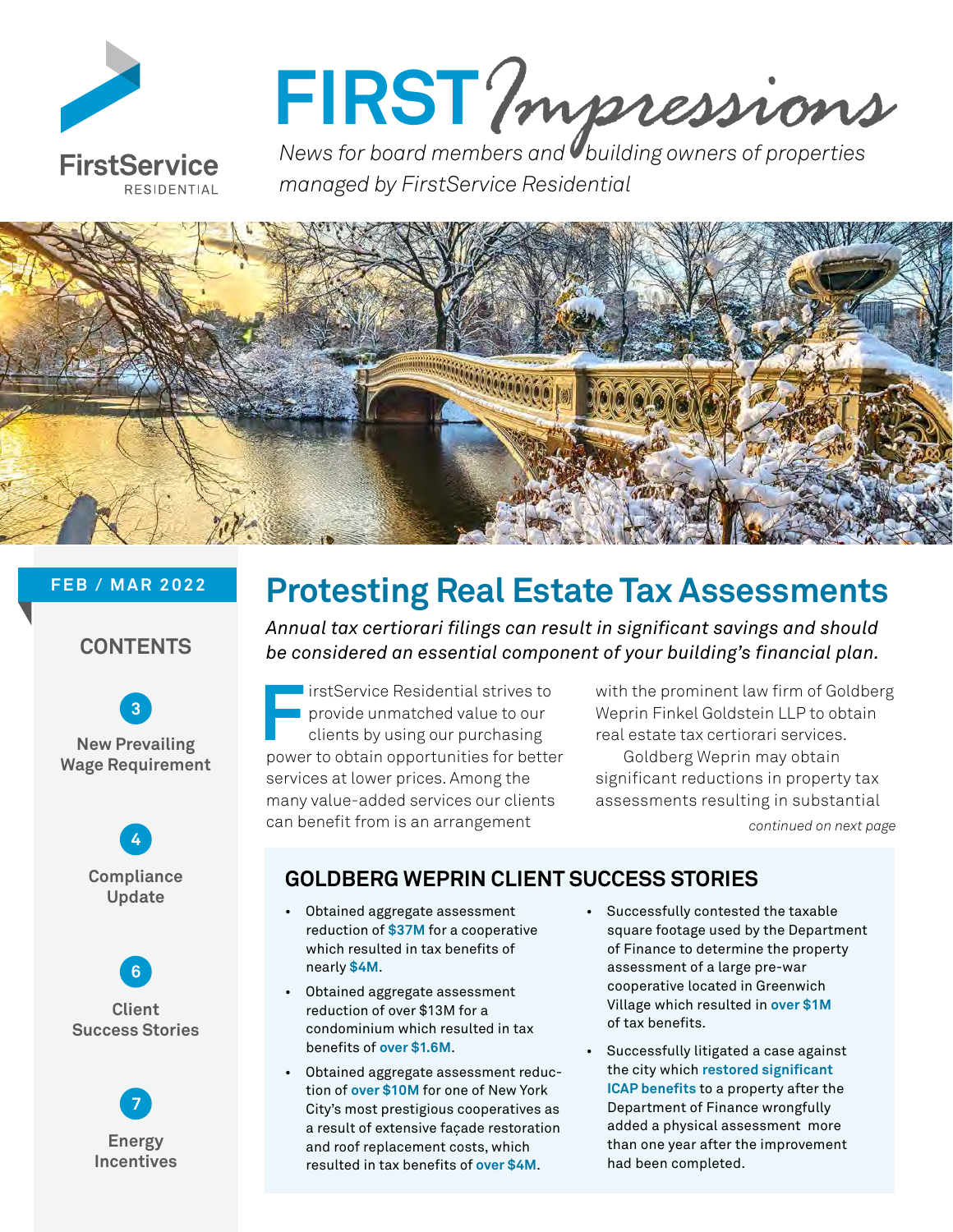### **Protesting Tax Assessments**

#### *continued from front page*

real estate tax savings. Better yet, our clients can obtain this legal service at rates that are 40–50% lower than fees generally charged by competing firms.

Now is the time to consider making a change. Property tax assessments for the 2022/2023 tax year were released on January 15, 2022, and Goldberg Weprin is available to prepare the protest application for filing by March 1.

To help your board understand New York City's byzantine and opaque property tax system, Goldberg Weprin will educate you on how the city determines assessments and guide you through the appeal process. Additionally, if retained to represent the building, Goldberg Weprin will provide a semi-annual report on the status of the tax assessment/protest. It is important to note that any fees due to a successful reduction and related savings are on a contingency basis. Therefore, if they are not successful, no fee is due except for a filing fee of a few hundred dollars.

Each spring, after the tentative assessment is released and the initial protest is filed, you will receive an initial report. Each fall, when the budget process starts for most buildings that are on a calendar basis, you will receive another update to help with planning. If your building has a different fiscal year, the reporting timetable can be adjusted accordingly.



### **2022/23 TAX PROTEST APPLICATIONS**

All tax certiorari firms are preparing applications to protest real estate taxes for the 2022/23 tax year. FirstService Residential is working with all the attorneys representing our clients to provide them with the required financial information to proceed with the protest before the Tax Commission. We will coordinate with owners and boards to have the protest applications signed (in most cases, by your property manager or team leader), notarized and returned to attorneys in advance of the March 1, 2022 filing deadline.

This [short video](https://www.youtube.com/watch?v=9kUNdk-EeFc) further explains the process and potential for savings. Please speak with your property manager if you are interested in this service.

### **BOARD MEMBER & BUILDING OWNER RESOURCES**

### **WEBINAR RESOURCE PAGE**

Visit our [webinar resource](https://www.fsresidential.com/new-york/news-events/webinar-library/)  [page](https://www.fsresidential.com/new-york/news-events/webinar-library/) to access FirstService Residential's on-demand webinars featuring insights and best practices from financial, legal, energy and management experts on enhancing property values, complying with local laws, and improving the resident experience.



**CNYC South Florida Cond Collapse: Insights and** Lessons Learned Part 1 **View More** 



**Tax Abatements & Prevailing Wage View More** 



**CNYC South Florida Con Collapse: Insights and Lessons Learned Part 2 View More** 



**Ask Our Experts: Effectiv Building Budgets for NYC** Condo & Co-op Boards **View More**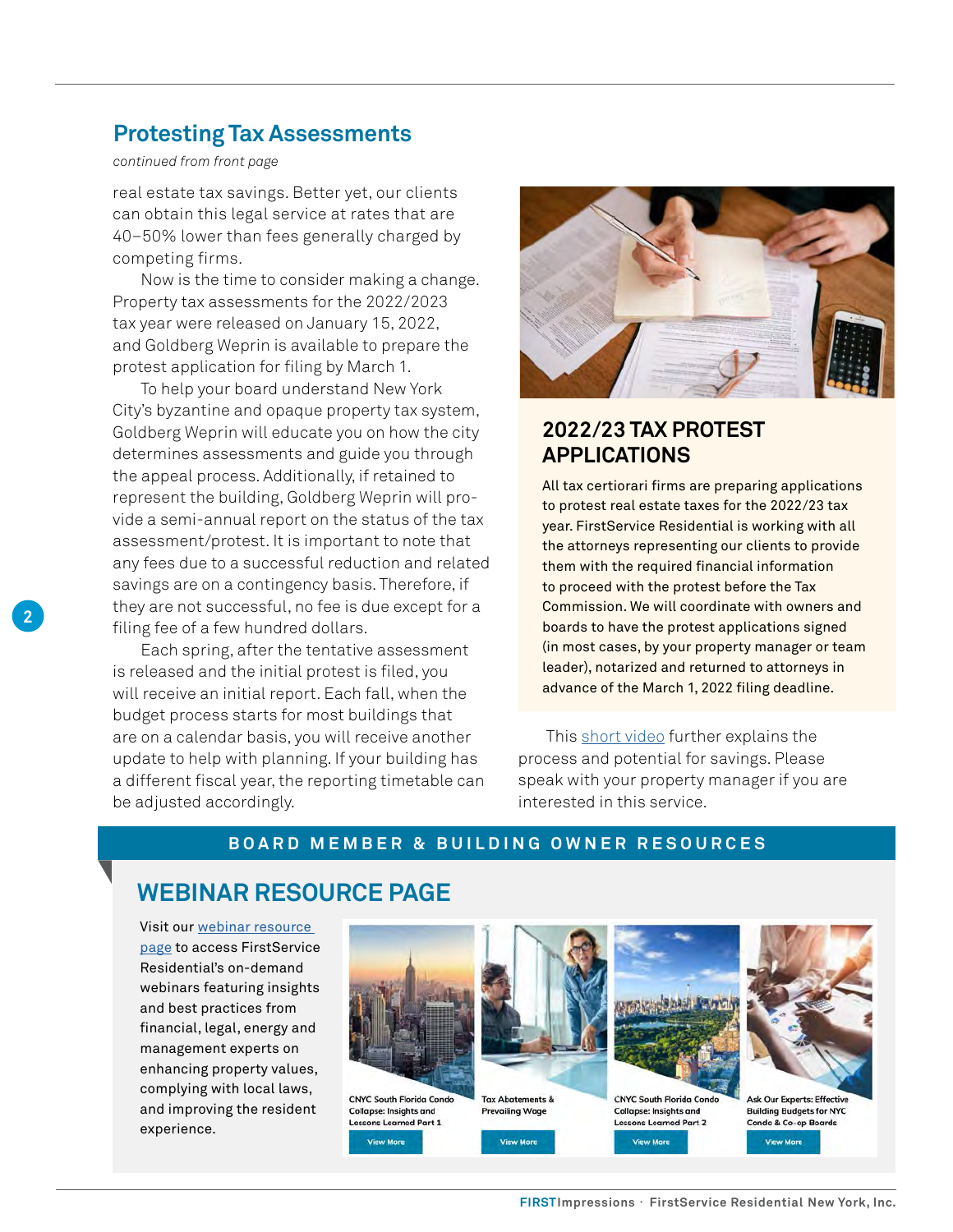### <span id="page-2-0"></span>**NEW PREVAILING WAGE REQUIREMENT**

**Beginning July 1, 2022, New York City con-**<br>dominiums and cooperatives must begin<br>to pay building workers a prevailing wage<br>or forfait their eligibility for the Cooperative dominiums and cooperatives must begin to pay building workers a prevailing wage or forfeit their eligibility for the Cooperative [and Condominium Property Tax Abatement.](https://www1.nyc.gov/site/finance/benefits/landlords-coop-condo.page) The amendment was [signed into law](https://www.nysenate.gov/legislation/bills/2021/A7434) on Labor Day and applies to cooperatives and condominiums with 30 or more units, whose assessed value for the 2022/2023 fiscal year averages \$60,000 or more per unit. The law also applies to co-op and condo properties with fewer than 30 units, whose assessed value averages \$100,000 per unit or more. If these properties wish to maintain co-op and condo tax abatements for qualifying shareholders and unit owners, the building must file an affidavit with the Department of Finance confirming all building service employees will be paid prevailing wages as of July 1, 2022.

For more information, please read our [FAQ:](https://www.fsresidential.com/new-york/news-events/articles-and-news/faq-the-impacts-of-new-york-city%E2%80%99s-prevailing-wage/)  [The Impact of New York City's Prevailing Wage Law](https://www.fsresidential.com/new-york/news-events/articles-and-news/faq-the-impacts-of-new-york-city%E2%80%99s-prevailing-wage/)  [on Condominium & Cooperative Properties.](https://www.fsresidential.com/new-york/news-events/articles-and-news/faq-the-impacts-of-new-york-city%E2%80%99s-prevailing-wage/)

**The deadline to submit the prevailing wage affidavits has been extended to April 15, 2022. We recommend to any buildings that remain undecided on paying prevailing wage to still file** 



**for the tax abatement and make a final decision prior to the April 15 deadline. This does NOT apply to 32BJ buildings as the prevailing wages are similar to those.**

There is a chance that the New York State Department of Labor will selectively investigate and verify wage certifications. Future tax abatements may be revoked for filing an inaccurate affidavit and failure to pay the prevailing wage.

### **ONGOING LABOR NEGOTIATIONS**

### **STRIKE PREPARATIONS**

*In the event of a strike, normal building operations will be significantly curtailed* 

The labor contract between the Realty Advisory Board on Labor Relations (RAB) and Local 32BJ (Union), representing most building employees, expires at 11:59p.m. on April 20, 2022. In a contract expiration year, negotiations typically continue up to the deadline. If your building has less than six employees, superintendents/ resident managers are a part of this expiring contract.

FirstService Residential's Strike Preparations Task Force is working with our property managers to begin preparing 32BJ union buildings for the possibility of a strike. Our comprehensive preparation plan includes a series of detailed memos to the board and residents outlining procedures that will need to be implemented.

Please refer [to the memo](https://lp.fsresidential.com/acton/attachment/34953/f-f6d495c4-4cfe-40bc-8324-ad70dc229086/1/-/-/-/-/Strike%20Preparation%20-%20Board%20%26%20Owner%20Memo.pdf) from FirstService Residential President Dan Wurtzel, dated February 7, regarding the "Union 32BJ Labor Negotiations and Potential Strike Preparation" for further details. You can also watch a replay of our February 9 webinar hosted by Wurtzel, an RAB Board Member, and Robert Schwartz, Executive Vice President of the RAB, by [clicking here](https://www.fsresidential.com/new-york/32bj-labor-negotiations-and-potential-strike-prep/32bj-labor-negotiations-and-potential-strike-prep/).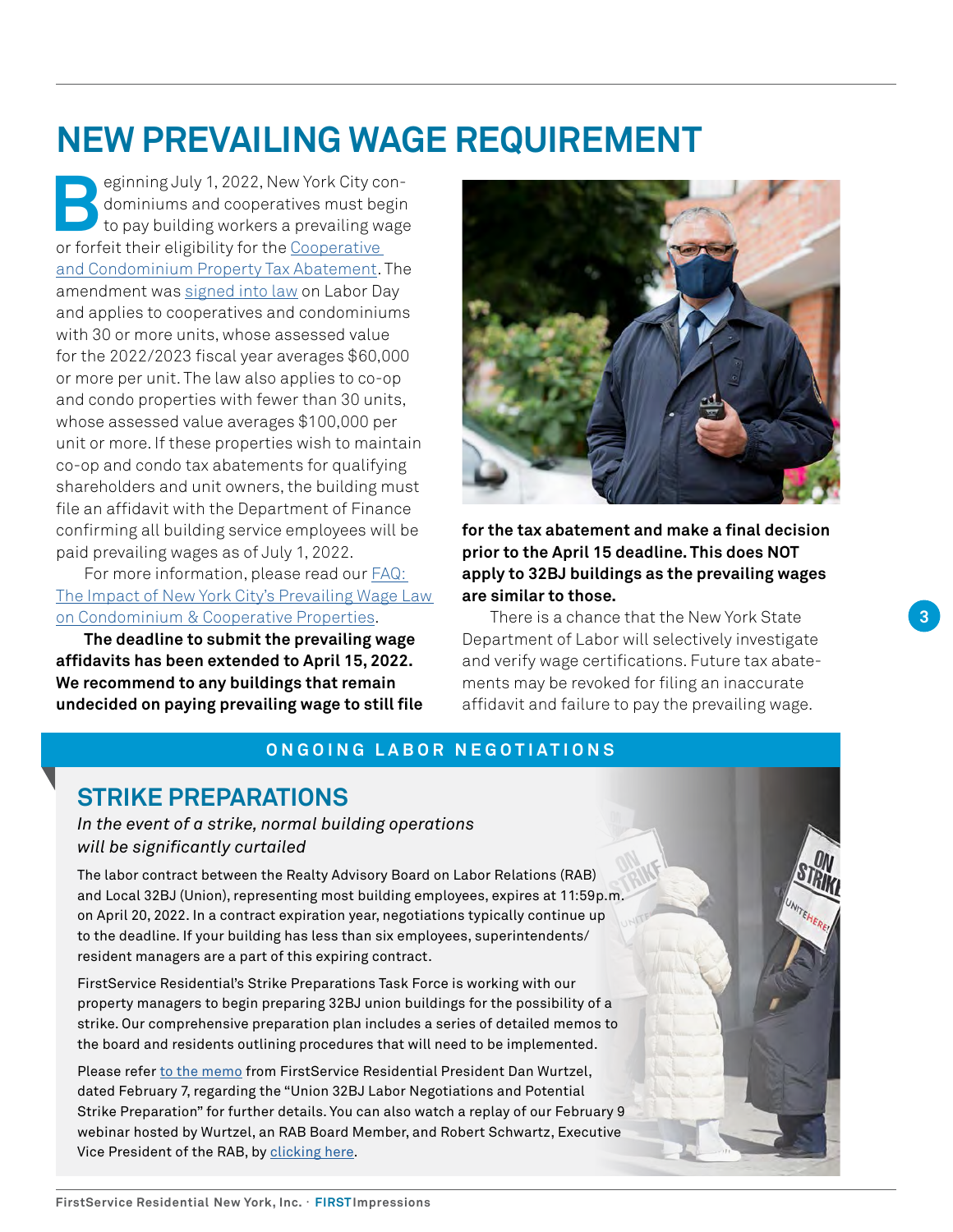### <span id="page-3-0"></span>**COMPLIANCE UPDATE**

*From Vice President Stephanie Cardello*



*Our Compliance Department and property management teams are tracking due dates and will notify boards and owners accordingly.*

### **LOCAL LAW 126 OF 2021 | PERIODIC INSPECTIONS OF PARKING STRUCTURES**

Effective January 1, 2022, a new local law requires periodic inspections of parking structures. The law was adopted to protect against parking structure failures and improve overall maintenance of these spaces. The inspection cycle timelines are based upon each building's community district.

The first inspection cycle will run from January 1, 2022 through December 31, 2023 impacting parking structures located within community districts 1 through 7 in Manhattan. Further information regarding the rules, additional inspection cycles, filing dates, filing fees and penalties will be provided shortly by the Department of Buildings (DOB). Once received, we will provide you with additional information and work with your chosen engineer to perform the inspection.

The law requires the following:

- Filing cycles will be handled in two-year sub-cycles by community district.
- The inspection must be performed by a Professional Engineer and filed with the DOB every six years.

Separate from the formal inspection report, the Professional Engineer will prepare an inspection checklist to be used annually. The annual inspections can be performed by the garage or building maintenance staff and must be kept onsite available for the DOB.

### **LOCAL LAW 152 | GAS PIPING INSPECTIONS**

Buildings located within Community Districts 4, 6, 8, 9 and 16 must file the Gas Piping System Periodic Inspection Certification (GSP2) with the DOB by December 31, 2022. Separately, the 2021 extension for Community Districts 2, 5, 7, 13 and 18 remains in place for June 31, 2022.



### **NYC BUILDING CODE CHANGES | ELEVATOR INSPECTIONS**

Periodic inspections (previously scheduled by the DOB) are now the responsibility of the building and must be scheduled with an independent thirdparty witnessing company.

- Periodic inspections must be performed at a minimum three months from the date of the CAT1 or previous periodic inspection. Initial periodic inspections on new installations must be performed in the calendar year following the final acceptance test.
- Filing of periodic inspections in DOB NOW must be completed within 14 days of the inspection date.
- All defects noted in the periodic inspection report must be corrected within 90 days after the inspection.
- An Affirmation of Correction (AOC) must be filed within 14 days after the date of correction(s).
- CAT1 & CAT5 inspections must now have reports filed within 21 days of the test. All defects found in the CAT1/CAT5 inspections must be corrected within 90 days after the test date and an AOC must be filed within 14 days of the date of correction.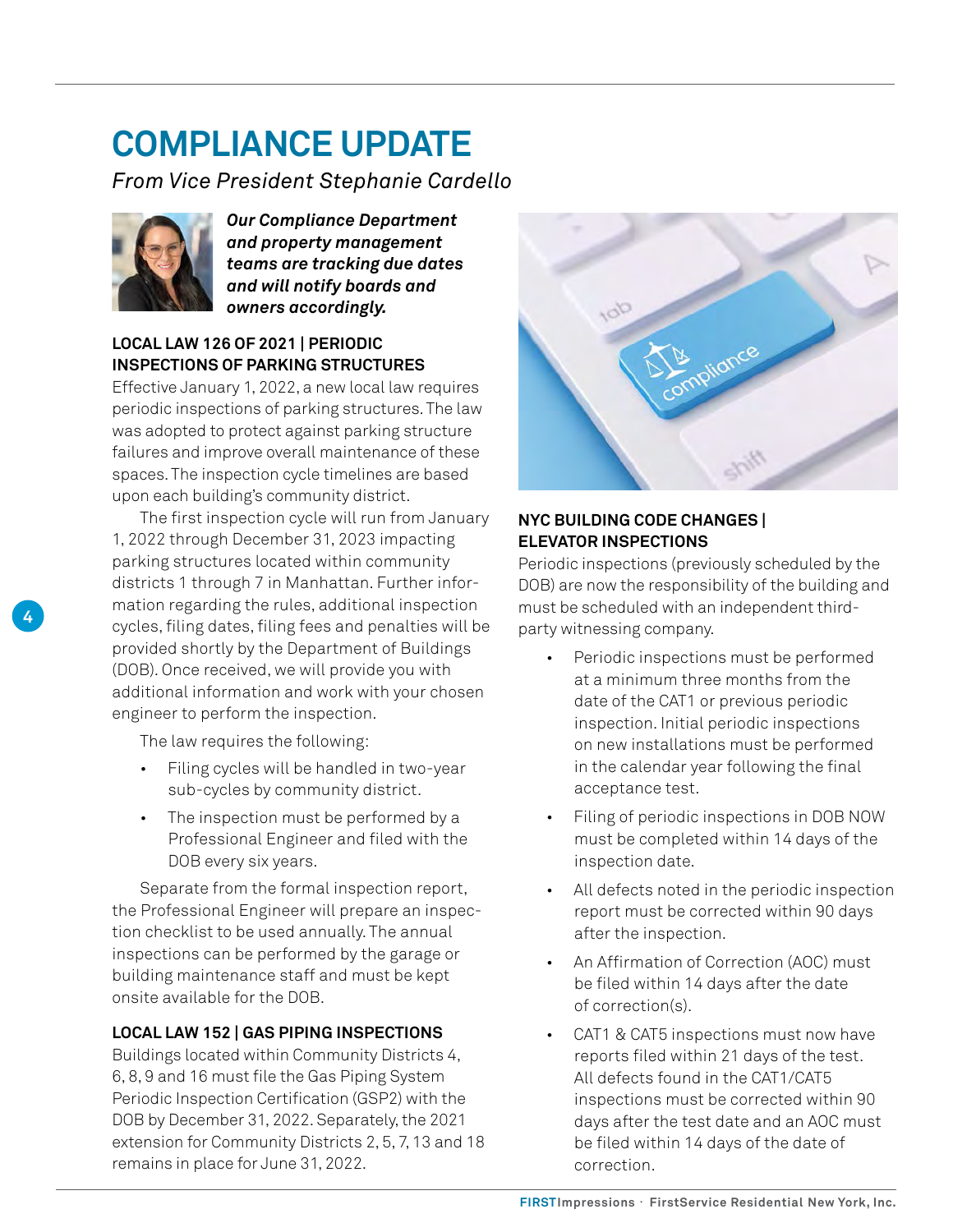| 9TH CYCLE FACADE INSPECTIONS SAFETY PROGRAM (FISP) FILING WINDOWS |                                 |      |      |                                 |      |
|-------------------------------------------------------------------|---------------------------------|------|------|---------------------------------|------|
| Last Digit of Block #                                             | 2020                            | 2021 | 2022 | 2023                            | 2024 |
| 4, 5, 6, 9                                                        | SUB-CYCLE 9A: 2/21/20 - 2/21/22 |      |      |                                 |      |
| 0, 7, 8                                                           | SUB-CYCLE 9B: 2/21/21 - 2/21/23 |      |      |                                 |      |
| 1, 2, 3                                                           |                                 |      |      | SUB-CYCLE 9C: 2/21/22 - 2/21/24 |      |

### **FAÇADE INSPECTION SAFETY PROGRAM (FISP) CYCLE 9 DEADLINES**

The filing window for sub-cycle 9A will close on February 21, 2022. All inspection reports must be filed by the Qualified Exterior Wall Inspector (QEWI) on or before this date. Subsequently, sub-cycle 9C will open on this date.

We are halfway through sub-cycle 9B which will close on February 21, 2023.

### **REVERSE MORTGAGES AUTHORIZED FOR TENANT-SHAREHOLDERS AGE 62 AND OLDER**

Reverse mortgages allow older homeowners to tap the equity that they have built up in their home. A new law that will become effective on June 1, 2022 makes cooperative tenant-shareholders eligible for such loans. We expect tenant-shareholders will start submitting requests to procure these loans. FirstService Residential is contacting attorneys to determine if any modifications to



our standard financing/refinancing applications might be appropriate. We suggest that you also speak with your building attorney to determine if they have any recommendations or concerns with allowing these loans.

### **ENERGY***Insights*

### *Helping FirstService Residential clients navigate the path to efficiency*

**First** FirstService Residential and FirstService Energy continue to help our<br>clients understand their obligations under the Climate Mobilization.<br>(CMA), including navigating the new legislation, understanding forth-<br>comin clients understand their obligations under the Climate Mobilization Act (CMA), including navigating the new legislation, understanding forthcoming penalties related to carbon emissions, improving overall efficiency and preparing buildings to comply with the law.

To further the dialogue and support our clients, we launched [Energy](https://firstserviceenergyinsights.fsresidential.com/home)  [Insights,](https://firstserviceenergyinsights.fsresidential.com/home) an interactive library of [webinars,](https://firstserviceenergyinsights.fsresidential.com/webinars) [articles,](https://firstserviceenergyinsights.fsresidential.com/articles) [tips for residents to reduce](https://firstserviceenergyinsights.fsresidential.com/tips-for-residents)  [energy usage,](https://firstserviceenergyinsights.fsresidential.com/tips-for-residents) [frequently asked questions about the NYC Climate Mobilization](https://lp.fsresidential.com/acton/attachment/34953/f-ef018b79-3c99-4eef-8574-7b7afe0dcaee/1/-/-/-/-/Climate%20Mobilization%20Act%20FAQ%28lo%29.pdf)  [Act](https://lp.fsresidential.com/acton/attachment/34953/f-ef018b79-3c99-4eef-8574-7b7afe0dcaee/1/-/-/-/-/Climate%20Mobilization%20Act%20FAQ%28lo%29.pdf) and [more.](https://firstserviceenergyinsights.fsresidential.com/energy-conservation-resources)

With the right plan and the right partners, buildings can turn this obligation into an opportunity to save money, reduce emissions and improve quality of life for residents.



**5**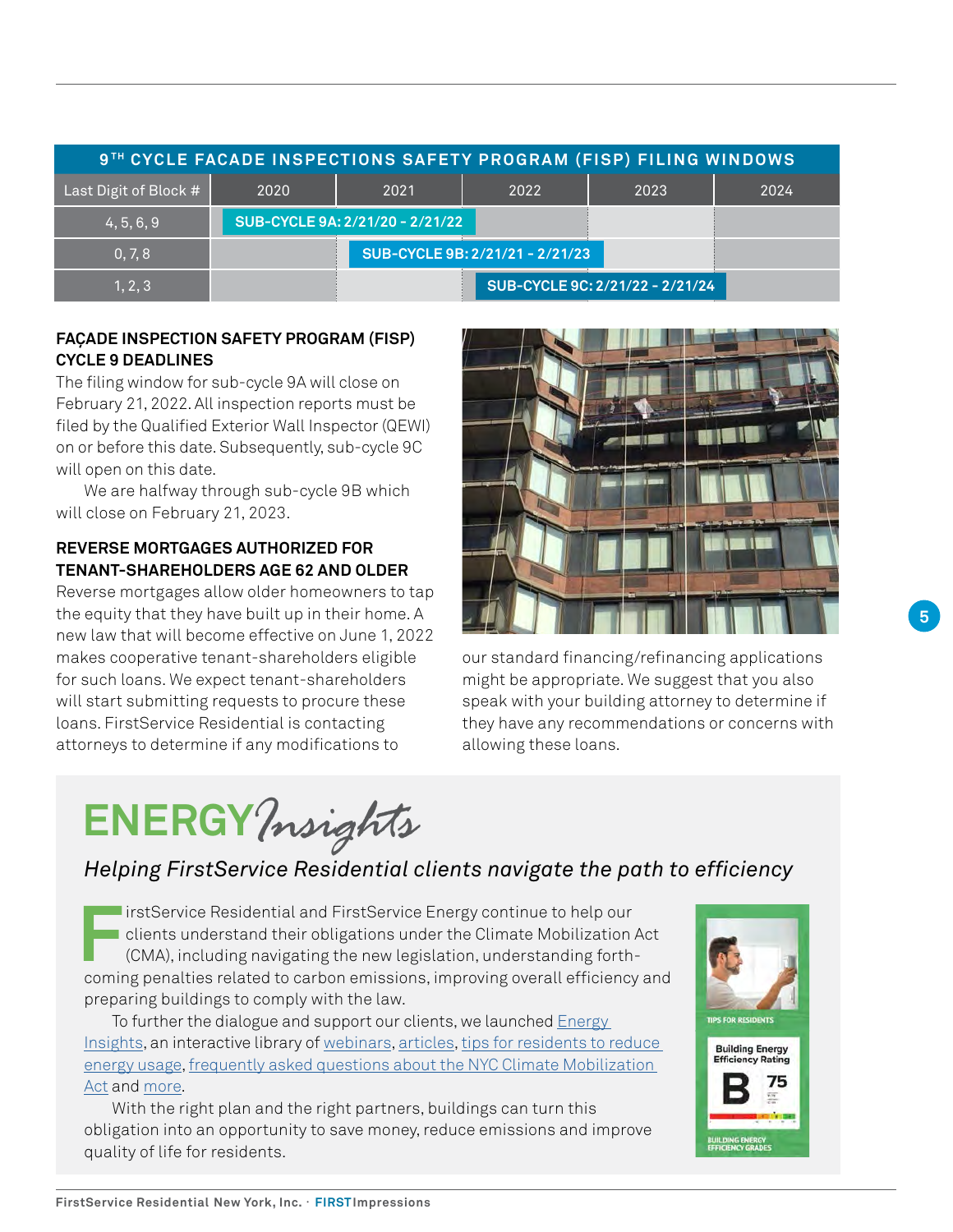### <span id="page-5-0"></span>*2021 Client Savings* **Benefits of Partnering with FirstService Residential**

**2021, FirstService Energy, our in-house 12021 ENERGY PROJECT INCENTIVES** energy advisor, secured nearly \$17 million in energy incentives and rebates for FirstService Residential clients.

 **In 2021, FirstService Financial,** our lending and cash management affiliate, closed 50 loans at \$250 million of total debt for FirstService Residential New York clients. With negotiated interest rates averaging 0.50% below the industry, our clients saved more than \$1.5 million in annual interest. In 2020, FirstService Financial saved our clients more than \$1 million.

### **CLIENT SUCCESS STORY: STEAM TRAPS**

**6**

FirstService Energy identified a Con Edison incentive program that offset the material and installation costs for 108 new steam traps at an Upper East Side cooperative. The incentive also paid for the entire cost of the Local Law 87 building inspection, saving the board more than \$62,000. [Click here](https://lp.fsresidential.com/acton/attachment/34953/f-4f22b21e-c71e-42f7-8e26-c8e897ccf154/1/-/-/-/-/UES%20Co-op%20Case%20Study%20-%20Steam%20Traps%20-%2001.pdf) for the full story.



## **FirstService ENERGY**

### **MAKING HEADLINES**

### **MARC KOTLER FEATURED IN** *NEW YORK REAL ESTATE JOURNAL*

Marc Kotler, senior vice president of FirstService Residential's New Development Group, was profiled in *New York Real Estate Journal* as "Executive of the Month" in February.

Over the last decade, Kotler has successfully built the division into an industry leader by providing developers with services that are essential to successfully opening new properties—either from

Executive of the Month **MANAGEMENT COMPANY WITH 40 YEARS OF EXPERIENCE, MANAGING 8,500 COMMUNITIES ACROSS N. AMERICA [Kotler of FirstService Residential New York is laser-focused](https://nyrej.com/executive-of-the-month-marc-kotler-of-firstservice-residential-new-york)  on assuring their managed properties in New York City thrive**

> renderings and design drawings are even drafted, and then collaborate throughout the entire project lifecycle with the design, architectural,

nyrej.com **Communication Communication Communication Communication Communication Communication February 8 - 21, 2022 3B** 



Madison House, the conversion of Robert A.M. Stern's One Wall St., One Huron in Greenpoint, and Howard Hughes' 250 Water St. at





manages more than 8,500 residential communities across North America which affords us yet another avenue of experience to use. Fourth, we continuously invest in hiring and developing the best managers in the industry, as well as in proprietary resources, new technologies, and *most important challenges facing the new development sector now?* **Kotler:** Even for luxury properties where sales price points are extremely high, construction costs are just as much of a concern when planning and developing these buildings. Beyond construction costs, the cost of everything from utilities to cleaning

supplies continues to rise. Developers

systems that streamline operations.

the ground up or via conversion. FirstService Residential has made an imprint on the New York City skyline by advising on the opening of more than 100 luxury condominiums, multifamily rental buildings and hotel/condo properties, including many of the new supertalls. most recently Madison House. Our condo, a 500-unit mixed-use develand making the building as efficient

sulting and management of new and young properties. Over the last decade, he has successfully built the division into an industry leader by

[Click here](https://nyrej.com/executive-of-the-month-marc-kotler-of-firstservice-residential-new-york) to read the article.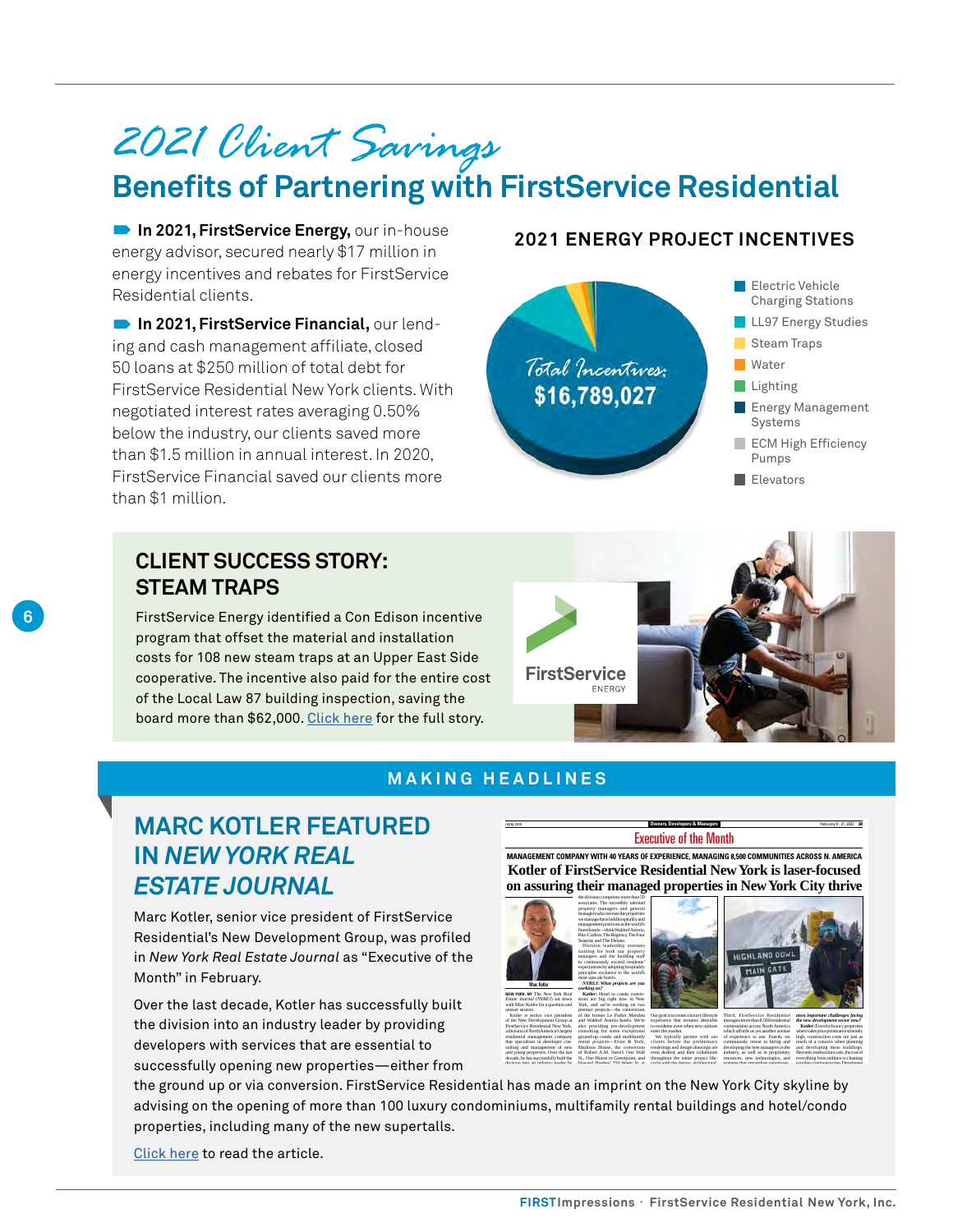### <span id="page-6-0"></span>**ENERGY INCENTIVES ARE AVAILABLE!**

<u>On Edison</u> has updated its incentive program<br>for 2022 Multifamily Energy Efficiency<br>Projects. <u>Follow this link</u> to learn more about<br>several generous incentive programs currently for 2022 Multifamily Energy Efficiency Projects. [Follow this link](https://cdnc-dcxprod2-sitecore.azureedge.net/-/media/files/coned/documents/save-energy-money/rebates-incentives-tax-credits/rebates-incentives-for-multifamily-customers/2022-incentives.pdf?rev=377144f6cbd84b5caf39c0c6229e80b4&hash=96EC765A109582DEAEB676438D8D2CB8) to learn more about several generous incentive programs currently available for lighting, energy management systems, [heat pumps,](https://www.coned.com/en/save-money/rebates-incentives-tax-credits/rebates-incentives-for-multifamily-customers/electric-heating-and-cooling-technology-for-multifamily-buildings) steam traps, [electric vehicle \(EV\)](https://www.coned.com/en/our-energy-future/technology-innovation/electric-vehicles/medium-heavy-duty-ev-charging-infrastructure-program)  [charging stations](https://www.coned.com/en/our-energy-future/technology-innovation/electric-vehicles/medium-heavy-duty-ev-charging-infrastructure-program), insulation, and more.

On top of these incentives, the installation of energy efficient equipment and technology will help your building reduce overall energy use and maintenance costs while increasing operating efficiencies and improving resident comfort. Efficient buildings also release fewer carbon emissions, providing a big boost toward New York City's ambitious Local Law 97 goals.

- Buildings with affordable housing units can now participate in the New York State Affordable Multifamily Energy Efficiency Program (AMEEP), which has two pathways:
	- 1. Non-comprehensive pathway this offers prescriptive measures for buildings looking to complete smaller projects and incentives are based on equipment installed and/or energy savings.
	- 2. Comprehensive pathway—this offers greater incentives (up to \$2,000 per dwelling unit) for more intensive retrofit projects across multiple building systems. Incentives are based on meeting a point score.

Read the [AMEEP Program Manual](https://cdne-dcxprod-sitecore.azureedge.net/-/media/files/coned/documents/save-energy-money/rebates-incentives-tax-credits/rebates-incentives-for-multifamily-customers/nys-affordable-building/customer-application.pdf?rev=7593157a94234859b0257c0d02ed2fe0&hash=C974F50E48C50FE3A64142D543EEECD6) and learn more at [conEd.com/](https://www.coned.com/en/save-money/rebates-incentives-tax-credits/rebates-incentives-for-multifamily-customers/building-owners-managers/affordable-buildings) [AffordableHousing.](https://www.coned.com/en/save-money/rebates-incentives-tax-credits/rebates-incentives-for-multifamily-customers/building-owners-managers/affordable-buildings)



- Market Rate Buildings can receive incentives for prescriptive and custom measures and are based on equipment installed and/or energy savings through the Multifamily Energy Efficiency Program (MFEEP). Read the [MFEEP Program](https://cdne-dcxprod-sitecore.azureedge.net/-/media/files/coned/documents/save-energy-money/rebates-incentives-tax-credits/rebates-incentives-for-multifamily-customers/nys-affordable-building/customer-application.pdf?rev=7593157a94234859b0257c0d02ed2fe0&hash=C974F50E48C50FE3A64142D543EEECD6)  [Manual](https://cdne-dcxprod-sitecore.azureedge.net/-/media/files/coned/documents/save-energy-money/rebates-incentives-tax-credits/rebates-incentives-for-multifamily-customers/nys-affordable-building/customer-application.pdf?rev=7593157a94234859b0257c0d02ed2fe0&hash=C974F50E48C50FE3A64142D543EEECD6) and learn more at [conEd.com/](https://www.coned.com/en/save-money/rebates-incentives-tax-credits/rebates-incentives-for-multifamily-customers/market-rate-buildings) [MarketRateMultifamily.](https://www.coned.com/en/save-money/rebates-incentives-tax-credits/rebates-incentives-for-multifamily-customers/market-rate-buildings)
- Looking to Electrify Your Heating & Cooling? Incentives are available to make your building more comfortable and efficient year-round with clean heat pump technology. Read the [Clean Heat Program](https://saveenergy.ny.gov/NYScleanheat/assets/pdf/NYS-Clean-Heat-Program-Manual.pdf)  [Manual](https://saveenergy.ny.gov/NYScleanheat/assets/pdf/NYS-Clean-Heat-Program-Manual.pdf) and learn more at [conEd.com/](https://www.coned.com/en/save-money/rebates-incentives-tax-credits/rebates-incentives-for-multifamily-customers/electric-heating-and-cooling-technology-for-multifamily-buildings) [CleanHeatMultifamily](https://www.coned.com/en/save-money/rebates-incentives-tax-credits/rebates-incentives-for-multifamily-customers/electric-heating-and-cooling-technology-for-multifamily-buildings).
- Neighborhood Program participants can receive enhanced incentive opportunities exclusively offered to eligible multifamily buildings in select Brooklyn & Queens neighborhoods. This includes free LED lighting upgrades and additional incentives for HVAC equipment. Learn more at [conEd.com/NeighborhoodMultifamily.](https://www.coned.com/en/save-money/rebates-incentives-tax-credits/neighborhood-program?customertype=8772acd8-a430-4ecc-8a9c-770a2c200431)

For more information on any of these programs, please contact John Skipper, Director of Energy Management at FirstService Energy, at [john.skipper@firstserviceenergy.com.](mailto:john.skipper%40firstserviceenergy.com?subject=)

### **NEWSLETTERS ONLINE**

### **FOR MORE**  *FIRST IMPRESSIONS***...**

Looking for past issues of *First Impressions*? Access our [newsletter library here.](https://www.fsresidential.com/new-york/news-events/first-impressions/)

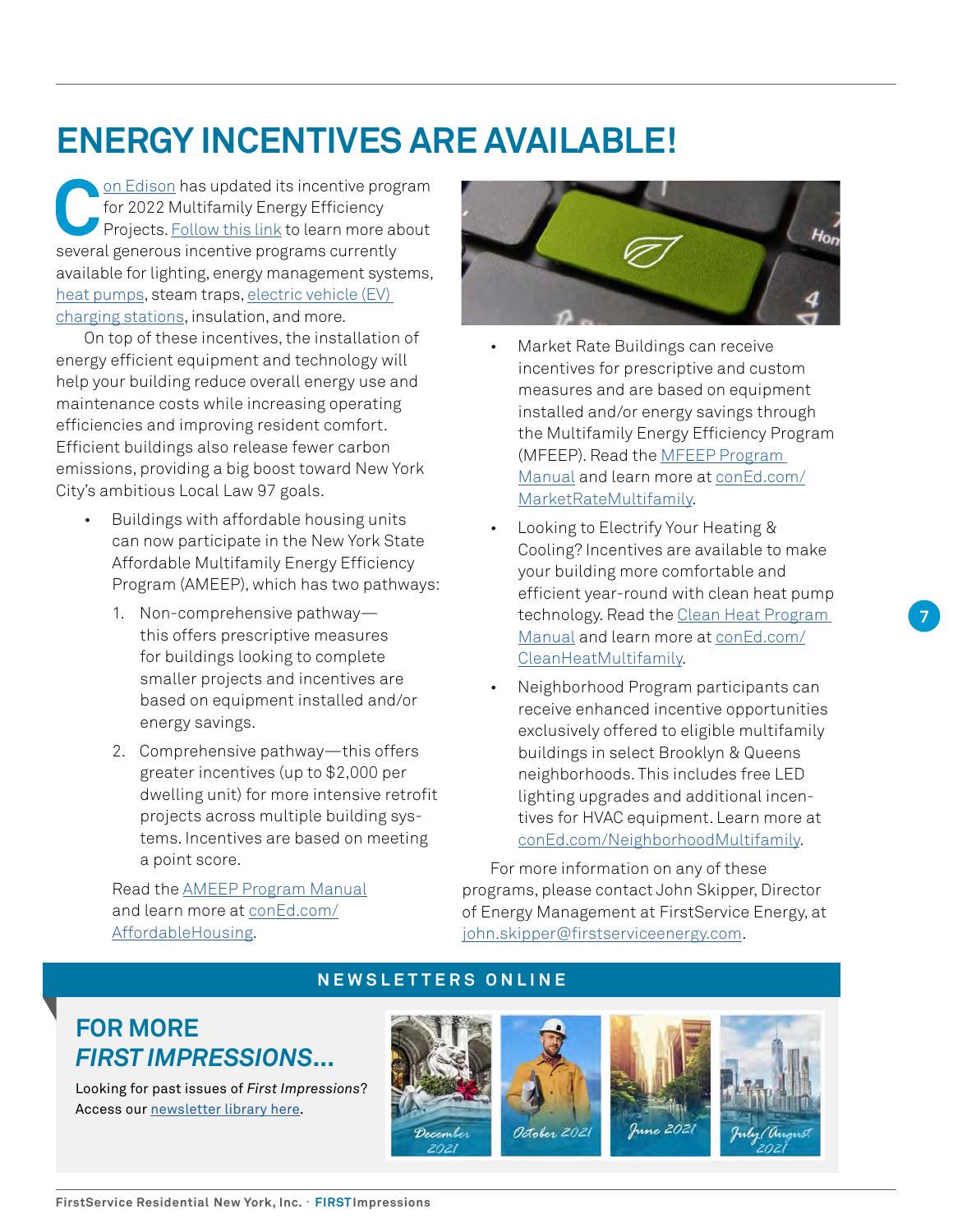### **NEW CLIENTS**

Welcome

**to the FirstService Residential Family**



**FRONT AND YORK CONDOMINIUM\***  85 Jay Street, Brooklyn *408 units*



**128 WEST 23RD STREET CONDOMINIUM\***  Manhattan *30 units*



**611 WEST 56TH STREET CONDOMINIUM\*** Manhattan *83 units*



**MADISON HOUSE CONDOMINIUM\*** 15 East 30th Street, Manhattan *199 units*



**225 WEST 28TH ST**  Manhattan *112 units*

*The greatest compliment we can receive is the referral of new business.*

*Thank you to our board members, building owners, residents and professional industry partners for having the confidence in FirstService Residential to recommend our company to your neighbors, friends and clients.*



**350 WEST 51ST ST** Manhattan *142 units*



**ONE PROSPECT PARK WEST CONDOMINIUM\***  1 Prospect Park West, Brooklyn *57 units*



**875 FIFTH AVENUE** Manhattan *110 units*



**YORK HILL HOUSING, INC.** 1540-1550 York Avenue, Manhattan *296 units*



**505 WEST END AVE** Manhattan *65 units*



**PARKWAY VILLAGE**  81-26 150th Street, Jamaica *675 units*

*\*New development consulting and management*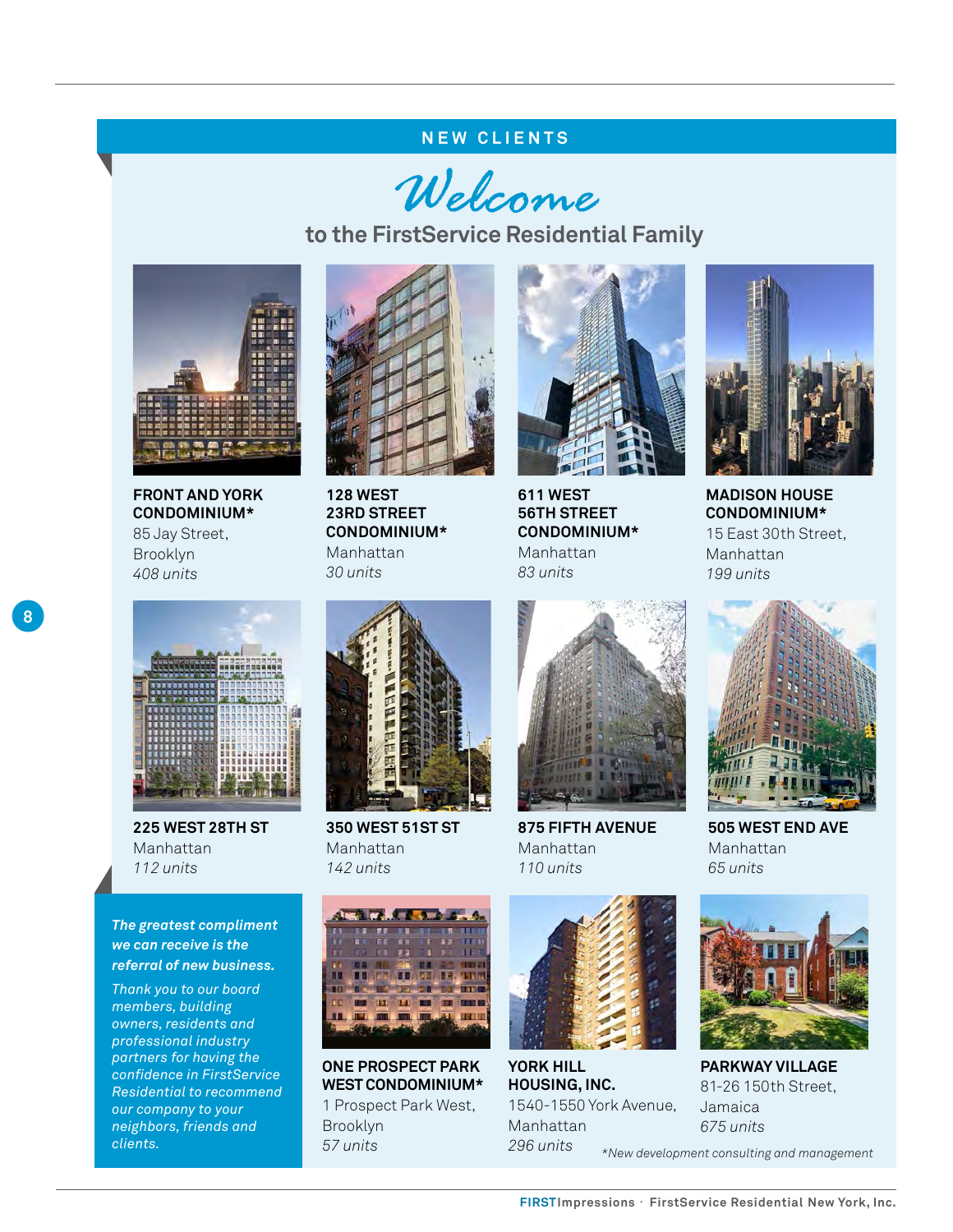### **Introducing the Meeting Management System**

*Interactive, digital solution helps boards save time and increase efficiency*

**WE are excited to launch FirstService**<br>Residential's Meeting Management<br>System, a quicker, easier and more<br>intuitive experience for creating meeting nead Residential's Meeting Management System, a quicker, easier and more intuitive experience for creating meeting packets, agendas and minutes. The Meeting Management System was created in response to requests from our clients and property managers for a digital solution for monthly meetings. Some of the features and benefits include:

- A clean, green, and interactive board package
- Quickly access supporting documents through agenda items
- Instantly record motions and votes during meetings to create minutes



- Create meeting packet in less time
- Reduce costs with no copies or additional supplies required

To preview the system, please [click here](https://www.youtube.com/watch?v=NKV1sNmSj0w) and stay tuned for your customized board package coming soon from your manager.

FirstService

**NEW FANNIE MAE LOAN REGULATIONS AND OTHER LEGISLATION | IMPACT ON CONDOS AND CO-OPS**  *[Ask Our Experts](https://app.smartsheet.com/b/form/e0a3b79d378f438596a994bf159d429b)*

Tuesday, March 1 • 6:00 p.m. – 7:00 p.m.





**Michael Wolfe**  President of Property **Management** FirstService Residential



**Ben Kirschenbaum**  Vice President & General Counsel FirstService Residential

A number of laws and regulations were recently enacted that will impact properties managed by FirstService Residential. Our experts will examine these new laws and regulations and provide insights into how they affect New York co-ops and condos, and decisions or actions boards must take.

### *What We'll Cover*

- **Fannie Mae/Freddie Mac Regulations on Loans Secured by Co-op/Condo Units** 
	- » Answering Supplemental Lender Questionnaires
	- » Impact on buildings with "significant deferred maintenance" or "unsafe conditions"
	- » Reserve funds
- ▶ Amendments to the Housing Stabilization and Tenant Protection Act (HSTPA)
- Reverse Mortgages for Tenant-Shareholders Age 62 and Older
- $\blacktriangleright$  Periodic Inspections of Parking Structures
- $\blacktriangleright$  Recent Updates on the Co-op/Condo Abatement and the Prevailing Wage Requirements

### **CLICK HERE TO SUBMIT YOUR QUESTIONS AND REGISTER TODAY!**